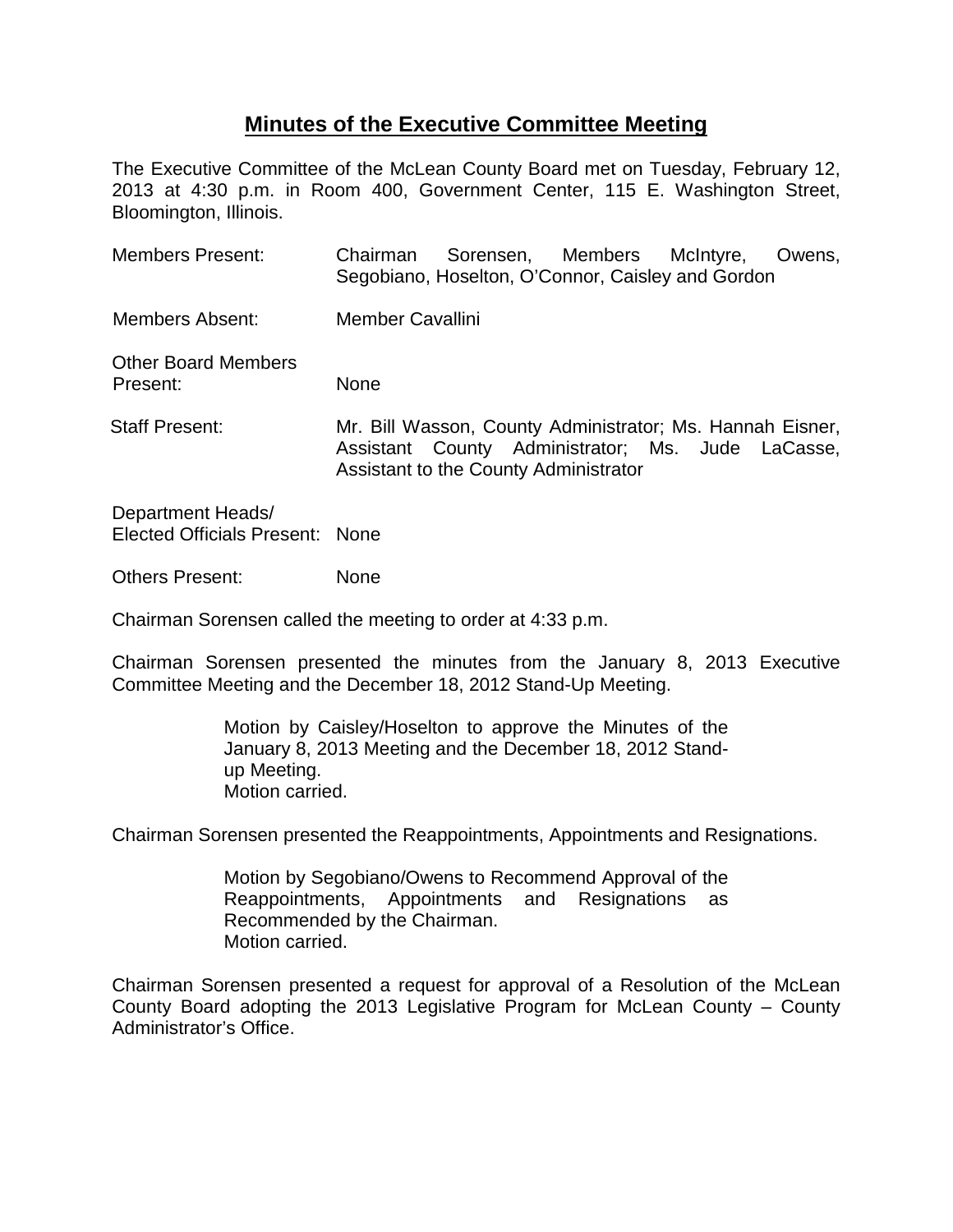Minutes of the Executive Committee February 12, 2013 Page Two

> Motion by Segobiano/Owens to Recommend Approval of a Resolution of the McLean County Board Adopting the 2013 Legislative Program for McLean County – County Administrator's Office.

Mr. Caisley noted that the County is losing fees for collecting Illinois Estate Tax. Mr. Wasson noted that the County lost those fees this year. Mr. Caisley recommended that "Illinois Estate Tax" be including in the Legislative Program under the topic "Proposals to reduce state-collected local government revenues."

Mr. Caisley asked for an explanation of the topic "expedite demolition of deteriorating conditions and unsafe buildings issue." Mr. Wasson explained that McLean County does not have a problem currently. He indicated that it was included in support of other sister counties. Mr. Wasson stated that after reviewing this with the director of Building and Zoning, it was included in the packet in support of one of the other Metro-counties. Ms. Eisner added that the municipalities have had this authority for some time and this may be an attempt to expand that to unincorporated areas of counties.

Mr. Caisley suggested that an addition be made to the topic "County Zoning Authority" to include the term "rock strata fracturing."

Mr. Gordon recommended that a Resolution be considered at a Stand-up meeting in regard to County zoning authority. He noted that there have been conversations in Springfield about moving the County zoning authority on these matters to the State level. Mr. Gordon stated that he would like to see a formal County Government stand on the possibility of losing County zoning authority. He requested that the Administrator's staff draft a Resolution that can be broken out from the Legislative Program that is more suitable to sending on to State Legislators.

After a discussion, the following amendments were recommended to the 2013 Legislative Program:

- Under "County Zoning Authority," line three be amended to say "…including oil and gas drilling, rock strata fracturing, gas and fuel storage, mines and quarries."
- Under the topic "Proposals to reduce state-collected local government revenues," amend it to say "…important revenue sources such as the local government share of the state income tax (LGDF), the Corporate Personal Property Replacement Taxes (CPPRT), Motor Fuel Tax (MFT) proceeds and Illinois Estate Tax."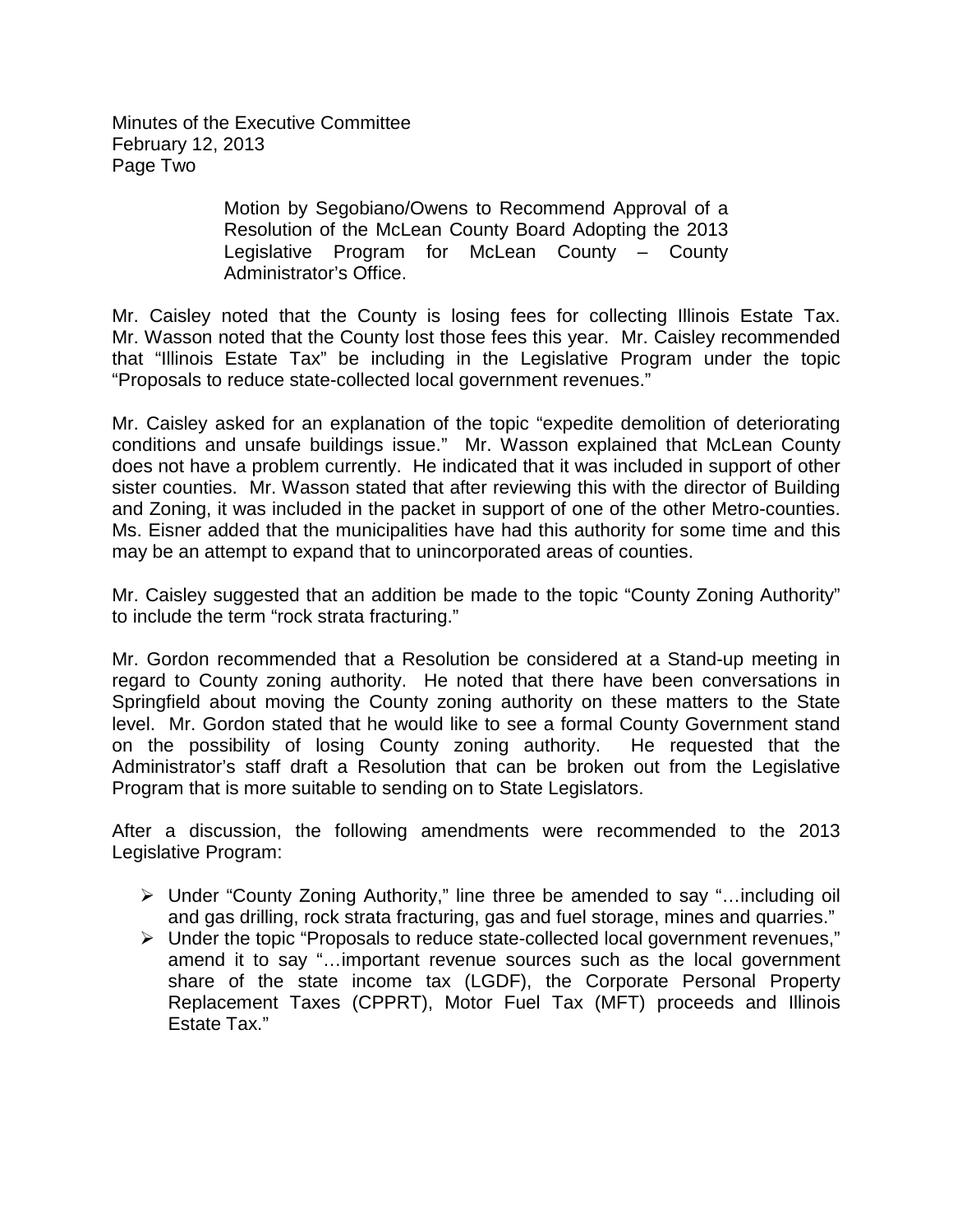Minutes of the Executive Committee February 12, 2013 Page Three

> Motion by Caisley/Gordon to Recommend Approval of the Amendments to the Resolution of the McLean County Board Adopting the 2013 Legislative Program for McLean County – County Administrator's Office. Motion carried.

Chairman Sorensen called for a vote on the original motion to recommend approval of the Resolution of the McLean County Board adopting the 2013 Legislative Program for McLean County, as amended – County Administrator's Office.

Motion carried, as amended.

Mr. Gordon made a motion to recommend that the Executive Committee request that the County Administrator's Office draft a Resolution, topic specific, pertaining to County Zoning Authority in a form suitable for communication to elected officials at the state level.

> Motion by Gordon/McIntyre to Recommend that the Executive Committee request that the County Administrator's Office draft a Resolution, topic specific, pertaining to County Zoning Authority in a form suitable for Communication to Elected Officials at the State Level. Motion carried.

Chairman Sorensen presented a request for approval of a contract between the County of McLean and Anderson Legislative Consulting for professional services – County Administrator's Office.

> Motion by Gordon/Segobiano to Recommend Approval of a Contract between the County of McLean and Anderson Legislative Consulting for Professional Services – County Administrator's Office.

Mr. Hoselton asked if the fee of \$7,500 annually to Anderson Legislative Consulting has increased. Mr. Wasson replied that the fee has not increased in the last several years. He advised that Mr. Anderson's ability to communicate with members of the General Assembly who are not our local representatives is a significant benefit to the County.

Chairman Sorensen called for a vote on the motion.

Motion carried.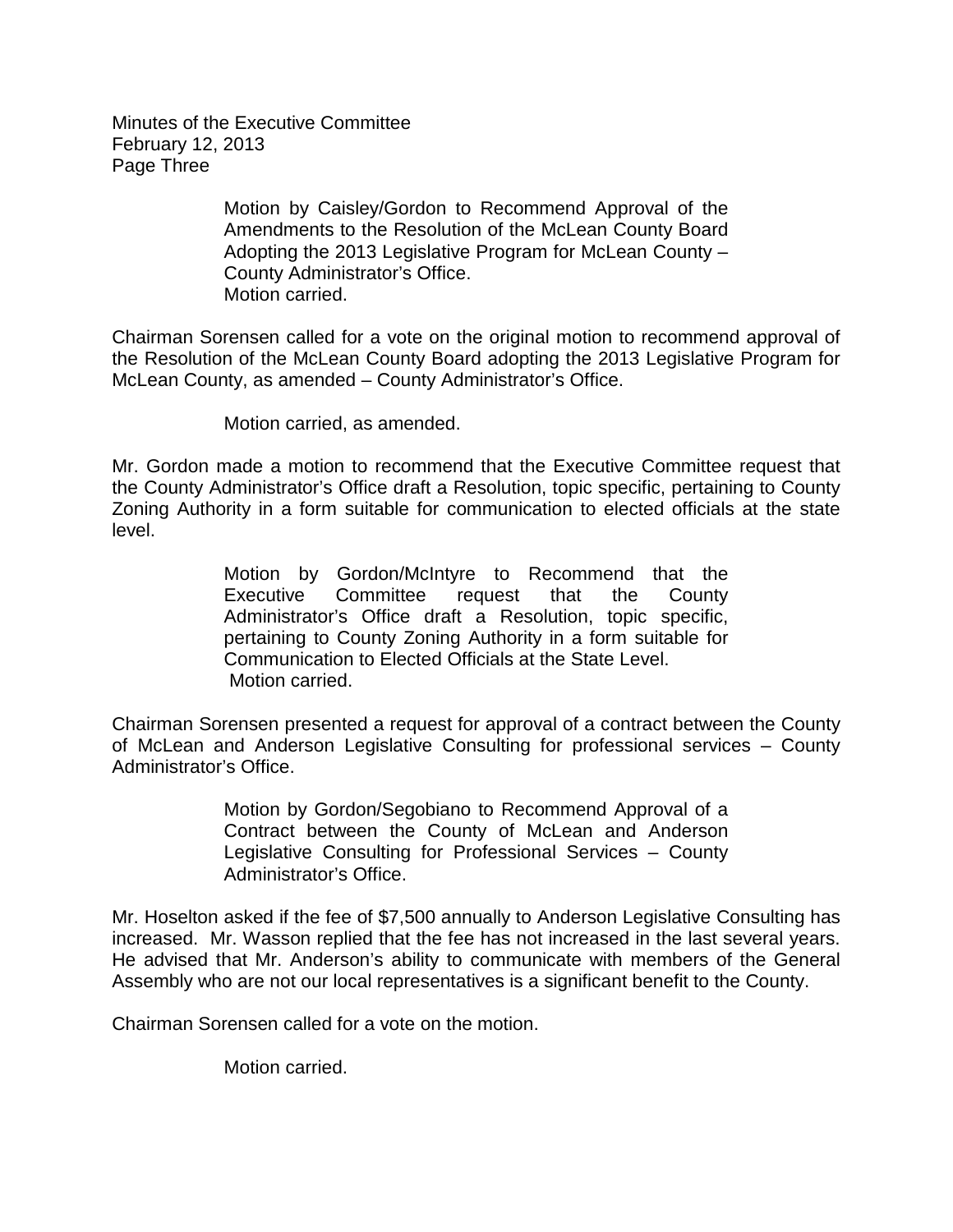Minutes of the Executive Committee February 12, 2013 Page Four

Mr. George Gordon, Chairman, Land Use and Development Committee, presented a request for approval of an Emergency Appropriation Ordinance Amending the McLean County Fiscal Year 2013 Combined Annual Appropriation and Budget Ordinance for publishing legal notices for Zoning and Subdivision cases.

> Motion by Gordon/O'Connor to Recommend Approval of an Emergency Appropriation Ordinance Amending the McLean County Fiscal Year 2013 Combined Annual Appropriation and Budget Ordinance for Publishing Legal Notices for Zoning and Subdivision Cases.

Mr. Caisley asked if this type of Emergency Appropriation Ordinance is an outside auditor's recommendation or an auditing standards violation. Mr. Wasson replied that it is consistent with recommendations from the County's outside auditors and to meet auditing standards. He indicated that the County is eliminating expending funds out of revenue lines.

Chairman Sorensen called for a vote on the motion.

Motion carried.

Chairman Sorensen asked if there were any other questions or comments. Hearing none, he thanked Mr. Gordon.

Mr. Stan Hoselton, Chairman, Transportation Committee presented a request for approval of an Emergency Appropriation Ordinance Amending the McLean County Fiscal Year 2012 Combined Annual Appropriation and Budget Ordinance, McLean County Highway Fund 0120, McLean County Highway Department 0055. He explained that, due to the reduced amount of snow and ice removal performed during 2012, more maintenance staff payroll was paid for out of the Highway Fund than Motor Fuel. These funds are being re-appropriated back to the Highway Fund.

Mr. Wasson advised that this fund is budgeted with the expectation that a portion of the Motor Fuel Tax money would be used for snow plow personnel costs. Because almost no Motor Fuel Tax money was used on personnel costs, the County Highway funds will be used instead of the Motor Fuel Tax funds for this year.

Mr. Hoselton stated that the Gasoline/Oil/Diesel Fuel will be reduced by \$54,000 and Contract Services will be reduced by \$12,000. He stated that that total of \$66,000 will be added to Full Time Employees salary.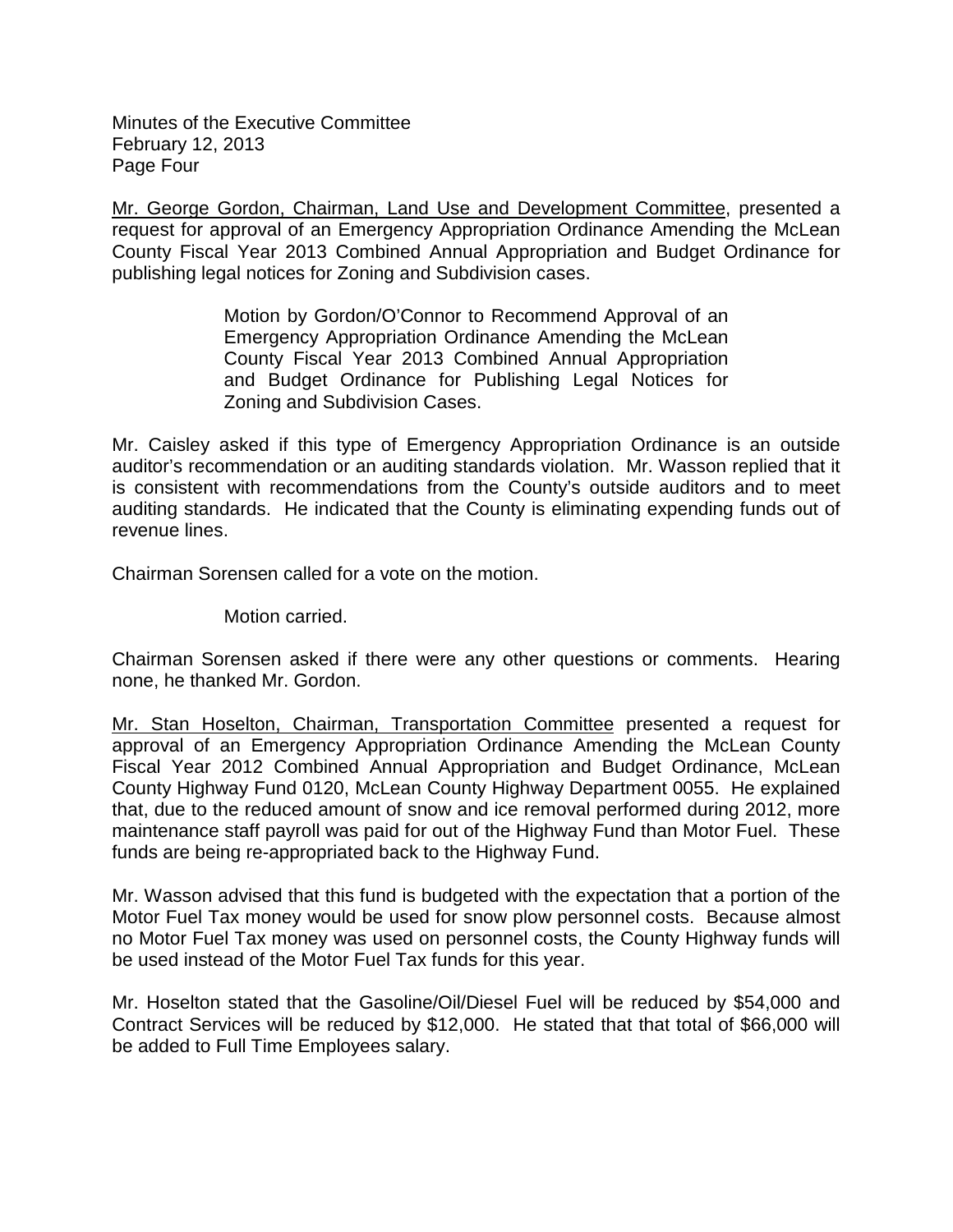Minutes of the Executive Committee February 12, 2013 Page Five

> Motion by Hoselton/Owens to Recommend Approval of an Emergency Appropriation Ordinance Amending the McLean County Fiscal Year 2012 Combined Annual Appropriation and Budget Ordinance, McLean County Highway Fund 0120, McLean County Highway Department 0055. Motion carried.

Chairman Sorensen asked if there were any questions or comments. Hearing none, he thanked Mr. Hoselton.

Mr. Paul Segobiano, Chairman, Property Committee, advised that the Property Committee brings no items for action to the Executive Committee.

Chairman Sorensen asked if there were any questions or comments. Hearing none, he thanked Mr. Segobiano.

Ms. Ben Owens, Chairman, Finance Committee**,** presented a request for approval of Critical Personnel Hiring Requests – County Administrator's Office.

> Motion by Owens/Segobiano to Recommend Approval of Critical Personnel Hiring Requests – County Administrator's Office. Motion carried.

Mr. Owens presented a request for approval of one Resolution and two Ordinances that allow the County to transfer monies between funds until the first installment of property taxes takes place. He added that once the tax revenues come in, these monies will be moved back. He noted that these three items are annual housekeeping items that can be acted upon together. They are: Request Approval of a Resolution transferring monies from the Working Cash Fund 0002 to the F.I.C.A./Social Security Fund 0130, Fiscal Year 2012; to Request Approval of an Ordinance transferring monies from the TB Care and Treatment Fund 0111 and the Health Department Fund 0112 to the Persons with Developmental Disabilities Fund 0110, Fiscal Year 2012; and Request Approval of an Ordinance Transferring Monies from the County General Fund 0001 to the Children's Advocacy Center Fund 0129, the I.M.R.F. Fund 0131, and the Tort Judgment Fund 0135, Fiscal Year 2012.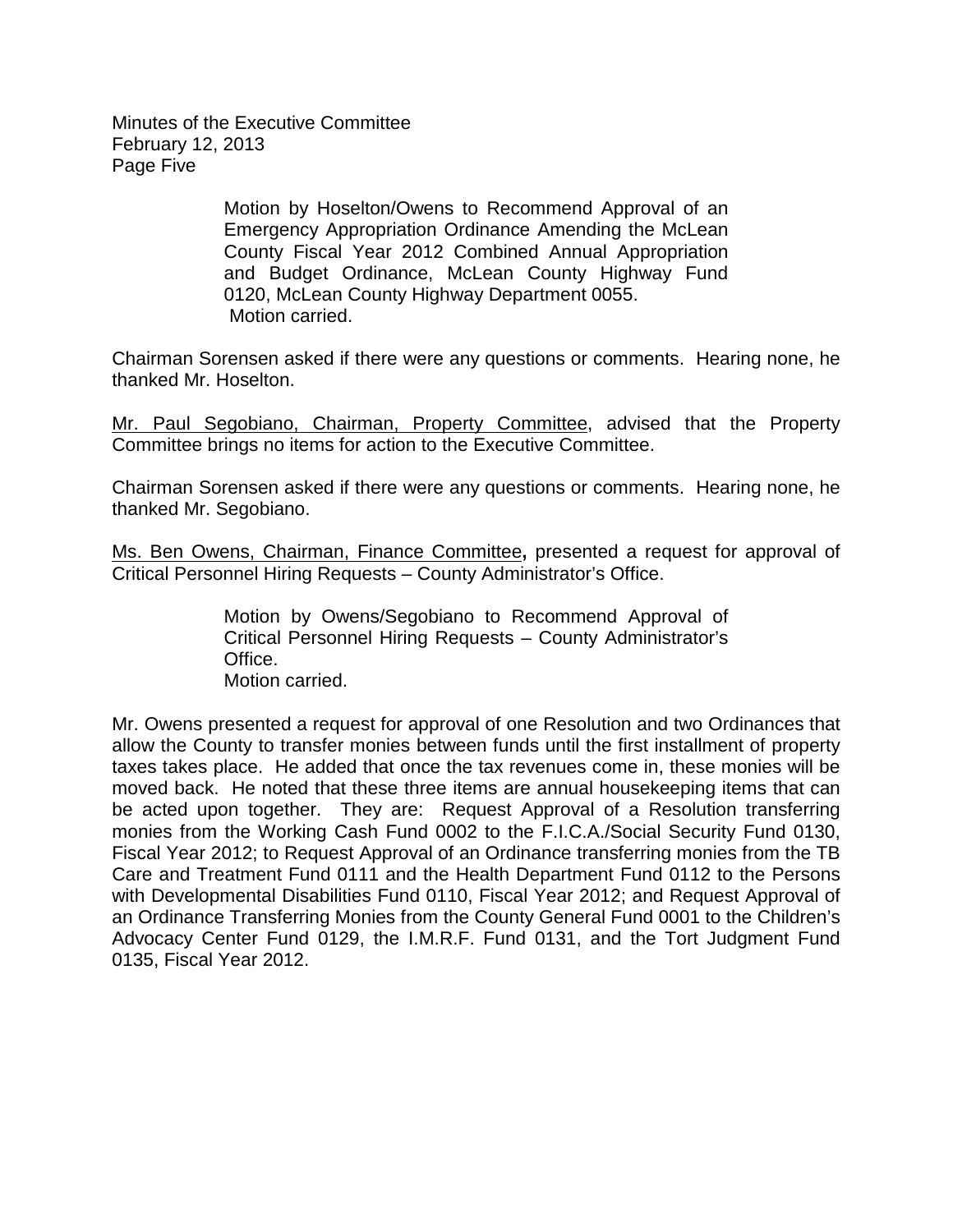Minutes of the Executive Committee February 12, 2013 Page Six

> Motion by Owens/Caisley to Recommend Approval of a Resolution Transferring Monies from the Working Cash Fund 0002 to the F.I.C.A./Social Security Fund 0130, Fiscal Year 2012; to Recommend Approval of an Ordinance Transferring Monies from the TB Care and Treatment Fund 0111 and the Health Department Fund 0112 to the Persons with Developmental Disabilities Fund 0110, Fiscal Year 2012; and to Recommend Approval of an Ordinance Transferring Monies from the County General Fund 0001 to the Children's Advocacy Center Fund 0129, the I.M.R.F. Fund 0131, and the Tort Judgment Fund 0135, Fiscal Year 2012.

Mr. Caisley asked why it is necessary to take money from the working cash fund to transfer into the Social Security Fund and IMRF Fund when those levies are uncapped. Chairman Sorensen explained that this is an inter-fund borrowing practice that is done at this time every year. Mr. Wasson indicated that the tax levy could be increase for FICA and IMRF, but it would be difficult to do that and meet the current budget policy that directs the Administrator's Office to bring a budget which has a tax rate that is as close to the previous year as possible. Chairman Sorensen added that these dollars get paid back as tax payment revenue is collected.

Chairman Sorensen called for a vote on the motion.

Motion carried.

Chairman Sorensen asked if there were any additional questions or comments. Hearing none, he thanked Mr. Owens.

Mr. William Caisley, Chairman, Justice Committee, advised that the Justice Committee brings no items for action to the Executive Committee. He reviewed the informational items that will go to the Board for consideration.

Chairman Sorensen asked if there were any questions or comments. Hearing none, he thanked Mr. Caisley.

Mr. Wasson reported that he anticipates receiving the sub-division of the surplus property, formerly known as the Chamber of Commerce Building, on February 25<sup>th</sup> following City Council approval of the plat. He stated that he anticipates closing on that building shortly thereafter.

Mr. Segobiano complimented Mr. Wasson on the Legislative Report and his willingness to answer questions prior to meetings.